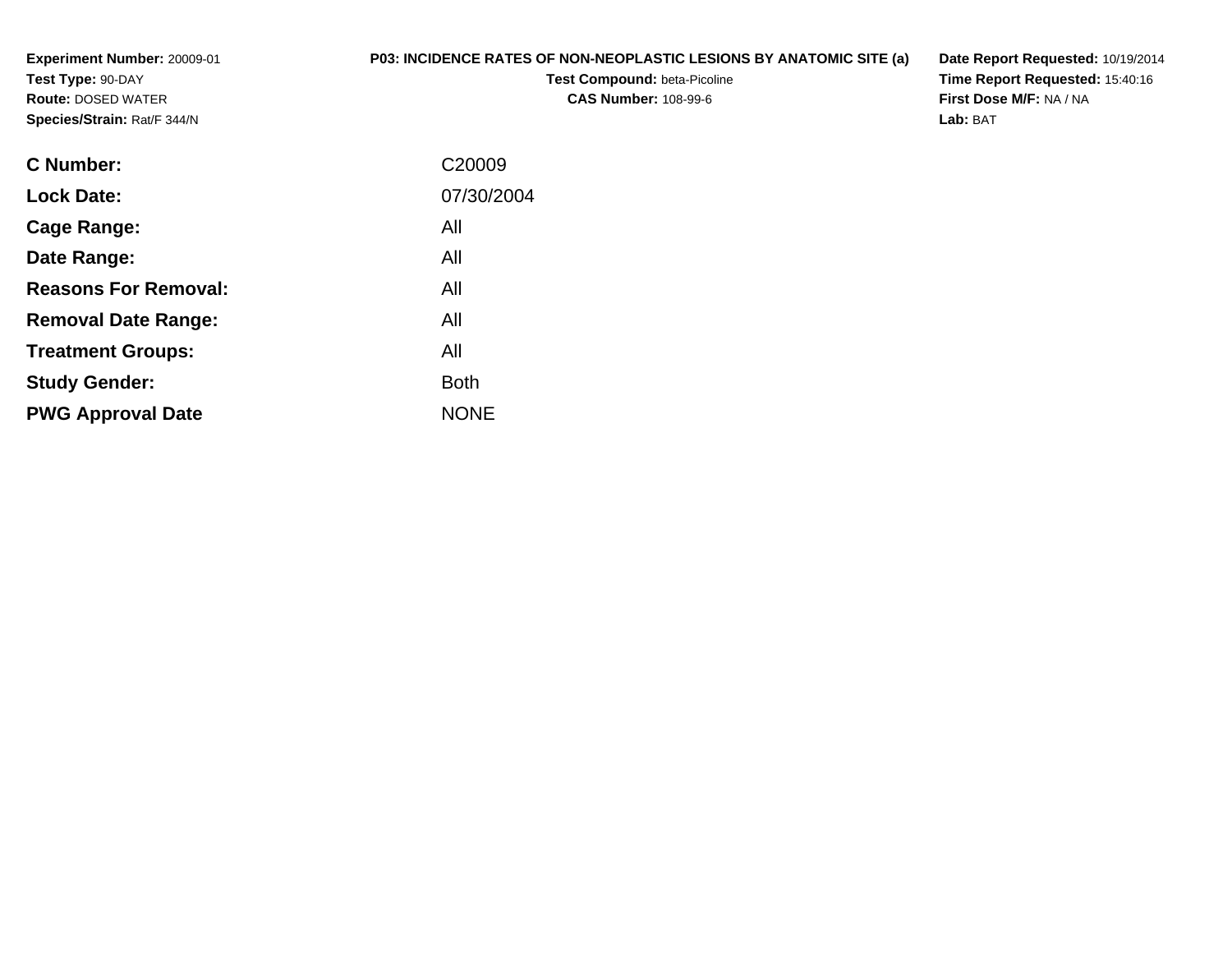| Experiment Number: 20009-01             | P03: INCIDENCE RATES OF NON-NEOPLASTIC LESIONS BY ANATOMIC SITE (a) |                              |                                 |                    |                         | Date Report Requested: 10/19/2014 |  |  |
|-----------------------------------------|---------------------------------------------------------------------|------------------------------|---------------------------------|--------------------|-------------------------|-----------------------------------|--|--|
| Test Type: 90-DAY                       |                                                                     | Test Compound: beta-Picoline | Time Report Requested: 15:40:16 |                    |                         |                                   |  |  |
| <b>Route: DOSED WATER</b>               |                                                                     |                              | <b>CAS Number: 108-99-6</b>     |                    | First Dose M/F: NA / NA |                                   |  |  |
| Species/Strain: Rat/F 344/N             |                                                                     |                              |                                 |                    | Lab: BAT                |                                   |  |  |
| F 344/N Rat MALE                        | MG/L<br>0                                                           | MG/L<br>78                   | 156<br><b>MG/L</b>              | <b>MG/L</b><br>312 | 625<br>MG/L             | <b>MG/L</b><br>1250               |  |  |
| <b>Disposition Summary</b>              |                                                                     |                              |                                 |                    |                         |                                   |  |  |
| <b>Animals Initially In Study</b>       | 10                                                                  | 10                           | 10                              | 10                 | 10                      | 10                                |  |  |
| <b>Early Deaths</b>                     |                                                                     |                              |                                 |                    |                         |                                   |  |  |
| <b>Survivors</b>                        |                                                                     |                              |                                 |                    |                         |                                   |  |  |
| <b>Terminal Sacrifice</b>               | 10                                                                  | 10                           | 10                              | 10                 | 10                      | 10                                |  |  |
| <b>Animals Examined Microscopically</b> | 10                                                                  | 10                           | 10                              | 10                 | 10                      | 10                                |  |  |
| <b>ALIMENTARY SYSTEM</b>                |                                                                     |                              |                                 |                    |                         |                                   |  |  |
| Esophagus                               | (10)                                                                | (0)                          | (0)                             | (0)                | (0)                     | (10)                              |  |  |
| Intestine Large, Cecum                  | (10)                                                                | (0)                          | (0)                             | (0)                | (0)                     | (10)                              |  |  |
| Intestine Large, Colon                  | (10)                                                                | (0)                          | (0)                             | (0)                | (0)                     | (10)                              |  |  |
| Intestine Large, Rectum                 | (10)                                                                | (0)                          | (0)                             | (0)                | (0)                     | (10)                              |  |  |
| Inflammation, Chronic Active            |                                                                     |                              |                                 |                    |                         | 1 (10%)                           |  |  |
| Intestine Small, Duodenum               | (10)                                                                | (0)                          | (0)                             | (0)                | (0)                     | (10)                              |  |  |
| Intestine Small, Ileum                  | (10)                                                                | (0)                          | (0)                             | (0)                | (0)                     | (10)                              |  |  |
| Intestine Small, Jejunum                | (10)                                                                | (0)                          | (0)                             | (0)                | (0)                     | (10)                              |  |  |
| Liver                                   | (10)                                                                | (0)                          | (0)                             | (0)                | (0)                     | (10)                              |  |  |
| Hematopoietic Cell Proliferation        | 8(80%)                                                              |                              |                                 |                    |                         | 9(90%)                            |  |  |
| Inflammation, Chronic Active            | 10 (100%)                                                           |                              |                                 |                    |                         | 10 (100%)                         |  |  |
| Mesentery                               | (1)                                                                 | (0)                          | (0)                             | (0)                | (0)                     | (0)                               |  |  |
| Inflammation, Chronic Active            | 1 (100%)                                                            |                              |                                 |                    |                         |                                   |  |  |
| Pancreas                                | (10)                                                                | (0)                          | (0)                             | (0)                | (0)                     | (10)                              |  |  |
| Infiltration Cellular, Lymphocyte       | 7 (70%)                                                             |                              |                                 |                    |                         | 4 (40%)                           |  |  |
| Salivary Glands                         | (10)                                                                | (0)                          | (0)                             | (0)                | (0)                     | (10)                              |  |  |
| Stomach, Forestomach                    | (10)                                                                | (0)                          | (0)                             | (0)                | (0)                     | (10)                              |  |  |
| Stomach, Glandular                      | (10)                                                                | (0)                          | (0)                             | (0)                | (0)                     | (10)                              |  |  |
| Glands, Ectasia                         |                                                                     |                              |                                 |                    |                         | 1 (10%)                           |  |  |
| Inflammation, Chronic Active            |                                                                     |                              |                                 |                    |                         | 1 (10%)                           |  |  |
| Tooth                                   | (0)                                                                 | (0)                          | (0)                             | (0)                | (0)                     | (2)                               |  |  |

CARDIOVASCULAR SYSTEM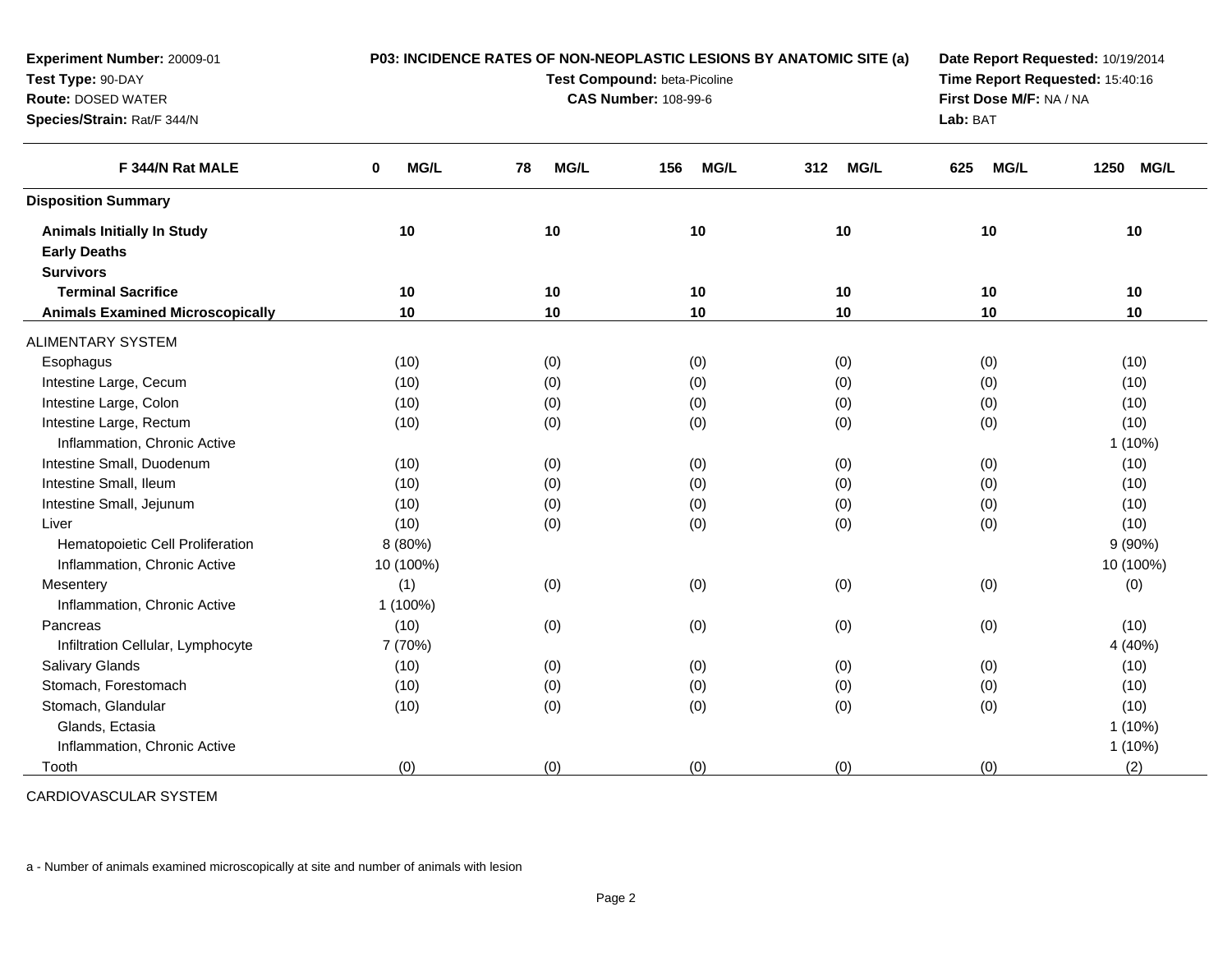| Experiment Number: 20009-01<br>Test Type: 90-DAY<br><b>Route: DOSED WATER</b><br>Species/Strain: Rat/F 344/N | P03: INCIDENCE RATES OF NON-NEOPLASTIC LESIONS BY ANATOMIC SITE (a)<br>Test Compound: beta-Picoline<br><b>CAS Number: 108-99-6</b> |            |                    |                    | Date Report Requested: 10/19/2014<br>Time Report Requested: 15:40:16<br>First Dose M/F: NA / NA<br>Lab: BAT |           |
|--------------------------------------------------------------------------------------------------------------|------------------------------------------------------------------------------------------------------------------------------------|------------|--------------------|--------------------|-------------------------------------------------------------------------------------------------------------|-----------|
| F 344/N Rat MALE                                                                                             | $\mathbf 0$<br><b>MG/L</b>                                                                                                         | MG/L<br>78 | <b>MG/L</b><br>156 | 312<br><b>MG/L</b> | 625<br><b>MG/L</b>                                                                                          | 1250 MG/L |
| <b>Blood Vessel</b>                                                                                          | (10)                                                                                                                               | (0)        | (0)                | (0)                | (0)                                                                                                         | (10)      |
| Heart                                                                                                        | (10)                                                                                                                               | (0)        | (0)                | (0)                | (0)                                                                                                         | (10)      |
| Cardiomyopathy                                                                                               | 10 (100%)                                                                                                                          |            |                    |                    |                                                                                                             | 10 (100%) |
| <b>ENDOCRINE SYSTEM</b>                                                                                      |                                                                                                                                    |            |                    |                    |                                                                                                             |           |
| <b>Adrenal Cortex</b>                                                                                        | (10)                                                                                                                               | (0)        | (0)                | (0)                | (0)                                                                                                         | (10)      |
| Adrenal Medulla                                                                                              | (10)                                                                                                                               | (0)        | (0)                | (0)                | (0)                                                                                                         | (10)      |
| Islets, Pancreatic                                                                                           | (10)                                                                                                                               | (0)        | (0)                | (0)                | (0)                                                                                                         | (10)      |
| Parathyroid Gland                                                                                            | (9)                                                                                                                                | (0)        | (0)                | (0)                | (0)                                                                                                         | (9)       |
| <b>Pituitary Gland</b>                                                                                       | (9)                                                                                                                                | (0)        | (0)                | (0)                | (0)                                                                                                         | (10)      |
| <b>Thyroid Gland</b>                                                                                         | (10)                                                                                                                               | (0)        | (0)                | (0)                | (0)                                                                                                         | (10)      |
| Infiltration Cellular, Mononuclear CI                                                                        |                                                                                                                                    |            |                    |                    |                                                                                                             | $1(10\%)$ |
| <b>GENERAL BODY SYSTEM</b>                                                                                   |                                                                                                                                    |            |                    |                    |                                                                                                             |           |
| None                                                                                                         |                                                                                                                                    |            |                    |                    |                                                                                                             |           |
| <b>GENITAL SYSTEM</b>                                                                                        |                                                                                                                                    |            |                    |                    |                                                                                                             |           |
| <b>Coagulating Gland</b>                                                                                     | (1)                                                                                                                                | (0)        | (0)                | (0)                | (0)                                                                                                         | (1)       |
| Inflammation, Chronic Active                                                                                 |                                                                                                                                    |            |                    |                    |                                                                                                             | 1 (100%)  |
| Epididymis                                                                                                   | (10)                                                                                                                               | (0)        | (0)                | (0)                | (0)                                                                                                         | (10)      |
| Epithelium, Degeneration                                                                                     |                                                                                                                                    |            |                    |                    |                                                                                                             | $1(10\%)$ |
| Infiltration Cellular, Mononuclear CI                                                                        | $1(10\%)$                                                                                                                          |            |                    |                    |                                                                                                             | 3(30%)    |
| Mesothelium, Hyperplasia                                                                                     | $1(10\%)$                                                                                                                          |            |                    |                    |                                                                                                             |           |
| <b>Preputial Gland</b>                                                                                       | (10)                                                                                                                               | (1)        | (0)                | (0)                | (0)                                                                                                         | (10)      |
| Inflammation, Chronic Active                                                                                 | 8 (80%)                                                                                                                            |            |                    |                    |                                                                                                             | 10 (100%) |
| Inflammation, Granulomatous                                                                                  | $1(10\%)$                                                                                                                          |            |                    |                    |                                                                                                             |           |
| Prostate                                                                                                     | (10)                                                                                                                               | (0)        | (0)                | (0)                | (0)                                                                                                         | (10)      |
| Inflammation, Chronic Active                                                                                 | $1(10\%)$                                                                                                                          |            |                    |                    |                                                                                                             |           |
| Seminal Vesicle                                                                                              | (10)                                                                                                                               | (0)        | (0)                | (0)                | (0)                                                                                                         | (10)      |
| Testes                                                                                                       | (10)                                                                                                                               | (0)        | (0)                | (0)                | (0)                                                                                                         | (10)      |
| Tunic, Inflammation, Chronic Active                                                                          |                                                                                                                                    |            |                    |                    |                                                                                                             | $1(10\%)$ |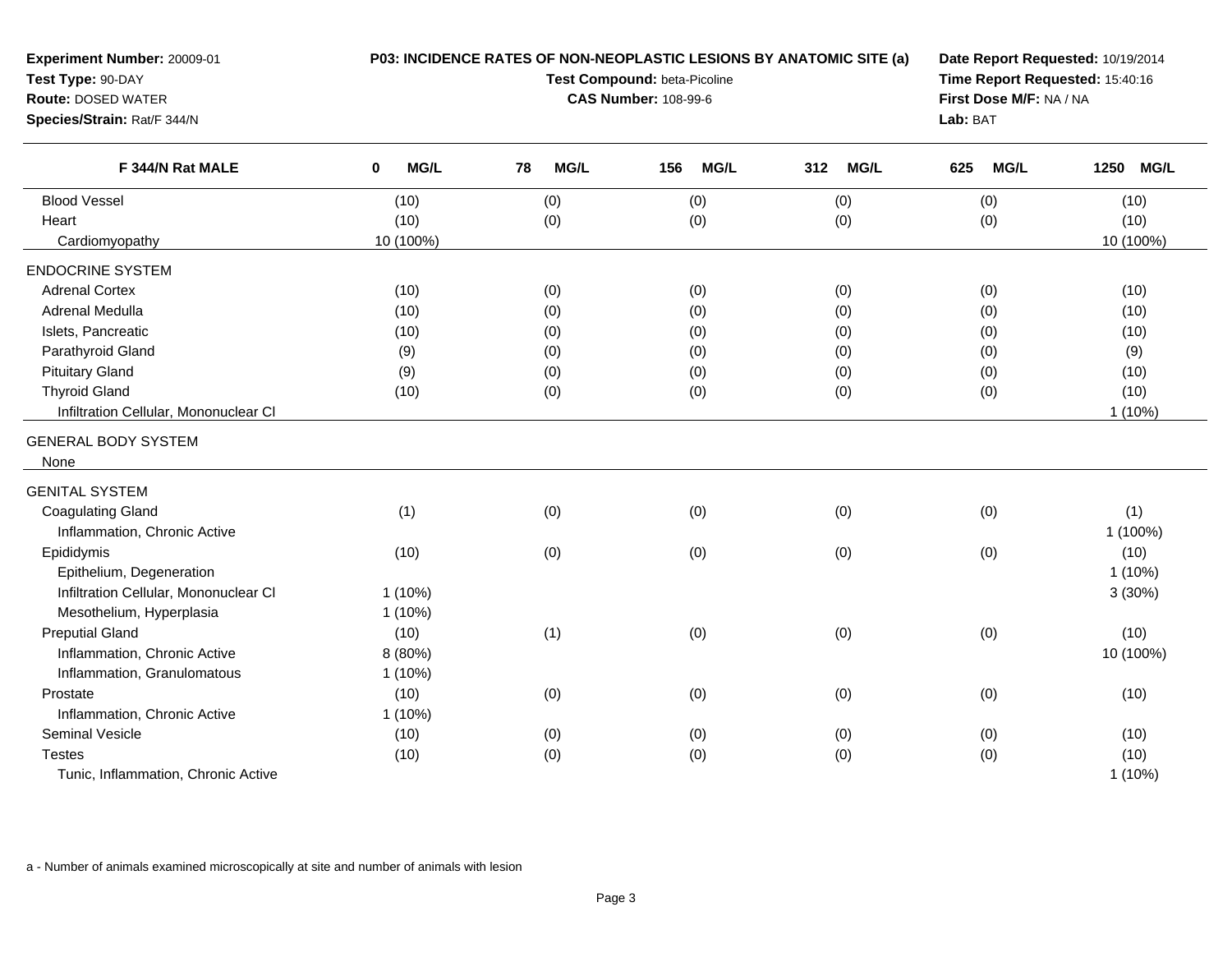| Experiment Number: 20009-01<br>Test Type: 90-DAY<br><b>Route: DOSED WATER</b><br>Species/Strain: Rat/F 344/N | P03: INCIDENCE RATES OF NON-NEOPLASTIC LESIONS BY ANATOMIC SITE (a)<br>Test Compound: beta-Picoline<br><b>CAS Number: 108-99-6</b> |            |                    |             | Date Report Requested: 10/19/2014<br>Time Report Requested: 15:40:16<br>First Dose M/F: NA / NA<br>Lab: BAT |                     |
|--------------------------------------------------------------------------------------------------------------|------------------------------------------------------------------------------------------------------------------------------------|------------|--------------------|-------------|-------------------------------------------------------------------------------------------------------------|---------------------|
| F 344/N Rat MALE                                                                                             | MG/L<br>0                                                                                                                          | MG/L<br>78 | 156<br><b>MG/L</b> | 312<br>MG/L | 625<br><b>MG/L</b>                                                                                          | 1250<br><b>MG/L</b> |
| <b>HEMATOPOIETIC SYSTEM</b>                                                                                  |                                                                                                                                    |            |                    |             |                                                                                                             |                     |
| <b>Bone Marrow</b>                                                                                           | (10)                                                                                                                               | (0)        | (0)                | (0)         | (0)                                                                                                         | (10)                |
| Lymph Node, Mesenteric                                                                                       | (10)                                                                                                                               | (0)        | (0)                | (0)         | (0)                                                                                                         | (10)                |
| Spleen                                                                                                       | (10)                                                                                                                               | (0)        | (0)                | (0)         | (0)                                                                                                         | (10)                |
| Thymus                                                                                                       | (10)                                                                                                                               | (0)        | (0)                | (0)         | (0)                                                                                                         | (10)                |
| <b>INTEGUMENTARY SYSTEM</b>                                                                                  |                                                                                                                                    |            |                    |             |                                                                                                             |                     |
| Mammary Gland                                                                                                | (10)                                                                                                                               | (0)        | (0)                | (0)         | (0)                                                                                                         | (9)                 |
| Skin                                                                                                         | (10)                                                                                                                               | (0)        | (0)                | (0)         | (0)                                                                                                         | (10)                |
| MUSCULOSKELETAL SYSTEM                                                                                       |                                                                                                                                    |            |                    |             |                                                                                                             |                     |
| <b>Bone</b>                                                                                                  | (10)                                                                                                                               | (0)        | (0)                | (0)         | (0)                                                                                                         | (10)                |
| Cartilage, Atypia Cellular                                                                                   |                                                                                                                                    |            |                    |             |                                                                                                             | 1(10%)              |
| NERVOUS SYSTEM                                                                                               |                                                                                                                                    |            |                    |             |                                                                                                             |                     |
| <b>Brain</b>                                                                                                 | (10)                                                                                                                               | (0)        | (0)                | (0)         | (0)                                                                                                         | (10)                |
| <b>RESPIRATORY SYSTEM</b>                                                                                    |                                                                                                                                    |            |                    |             |                                                                                                             |                     |
| Lung                                                                                                         | (10)                                                                                                                               | (0)        | (0)                | (0)         | (0)                                                                                                         | (10)                |
| Inflammation, Chronic Active                                                                                 | 6(60%)                                                                                                                             |            |                    |             |                                                                                                             | 6(60%)              |
| Metaplasia, Osseous                                                                                          |                                                                                                                                    |            |                    |             |                                                                                                             | $1(10\%)$           |
| Metaplasia, Squamous                                                                                         |                                                                                                                                    |            |                    |             |                                                                                                             | $1(10\%)$           |
| Nose                                                                                                         | (10)                                                                                                                               | (0)        | (0)                | (0)         | (0)                                                                                                         | (10)                |
| Inflammation, Suppurative                                                                                    | 1(10%)                                                                                                                             |            |                    |             |                                                                                                             |                     |
| Pleura                                                                                                       | (0)                                                                                                                                | (0)        | (0)                | (0)         | (0)                                                                                                         | (1)                 |
| Trachea                                                                                                      | (10)                                                                                                                               | (0)        | (0)                | (0)         | (0)                                                                                                         | (10)                |
| SPECIAL SENSES SYSTEM                                                                                        |                                                                                                                                    |            |                    |             |                                                                                                             |                     |
| Eye                                                                                                          | (10)                                                                                                                               | (0)        | (0)                | (0)         | (0)                                                                                                         | (10)                |
| <b>Harderian Gland</b>                                                                                       | (10)                                                                                                                               | (0)        | (0)                | (0)         | (0)                                                                                                         | (10)                |
| Infiltration Cellular, Mononuclear CI                                                                        |                                                                                                                                    |            |                    |             |                                                                                                             | 1(10%)              |

URINARY SYSTEM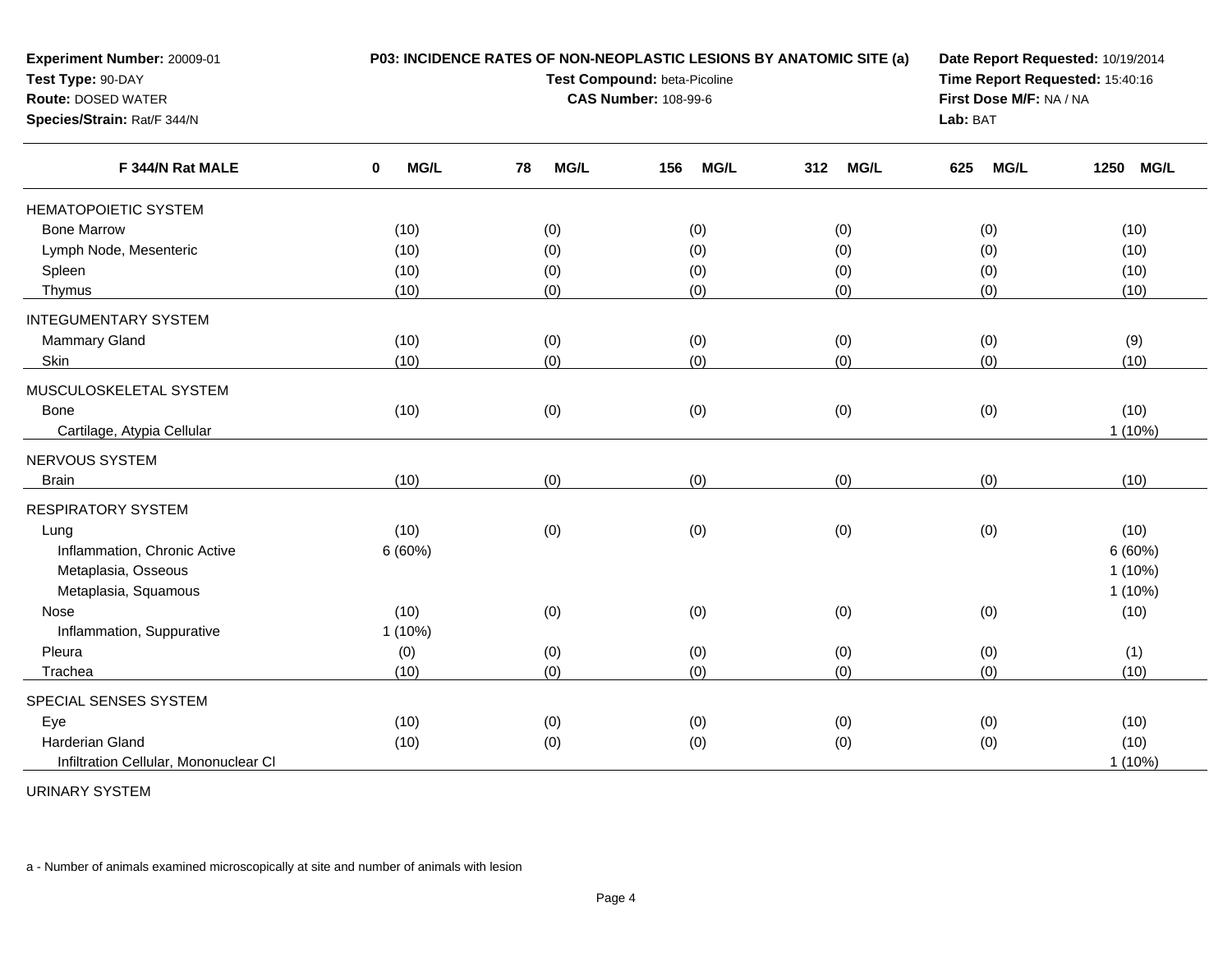| Experiment Number: 20009-01<br>Test Type: 90-DAY<br><b>Route: DOSED WATER</b><br>Species/Strain: Rat/F 344/N | <b>P03: INCIDENCE RATES OF NON-NEOPLASTIC LESIONS BY ANATOMIC SITE (a)</b><br><b>Test Compound: beta-Picoline</b><br><b>CAS Number: 108-99-6</b> |                   |                    |                    | Date Report Requested: 10/19/2014<br>Time Report Requested: 15:40:16<br>First Dose M/F: NA / NA<br>Lab: BAT |                     |
|--------------------------------------------------------------------------------------------------------------|--------------------------------------------------------------------------------------------------------------------------------------------------|-------------------|--------------------|--------------------|-------------------------------------------------------------------------------------------------------------|---------------------|
| F 344/N Rat MALE                                                                                             | <b>MG/L</b><br>0                                                                                                                                 | <b>MG/L</b><br>78 | <b>MG/L</b><br>156 | <b>MG/L</b><br>312 | 625<br><b>MG/L</b>                                                                                          | <b>MG/L</b><br>1250 |
| Kidney                                                                                                       | (10)                                                                                                                                             | (10)              | (10)               | (10)               | (10)                                                                                                        | (10)                |
| Medulla, Mineralization                                                                                      | $5(50\%)$                                                                                                                                        | 7 (70%)           | 6(60%)             | 6(60%)             | $3(30\%)$                                                                                                   | 7 (70%)             |
| Nephropathy                                                                                                  | 10 (100%)                                                                                                                                        | 10 (100%)         | 10 (100%)          | 10 (100%)          | 10 (100%)                                                                                                   | 10 (100%)           |
| Renal Tubule, Accumulation, Hyaline<br>Droplet                                                               | 10 (100%)                                                                                                                                        | 10 (100%)         | 10 (100%)          | 10 (100%)          | 10 (100%)                                                                                                   | 10 (100%)           |
| Renal Tubule, Pigmentation                                                                                   |                                                                                                                                                  |                   |                    |                    |                                                                                                             | $1(10\%)$           |
| Urinary Bladder                                                                                              | (10)                                                                                                                                             | (0)               | (0)                | (0)                | (0)                                                                                                         | (10)                |
| Infiltration Cellular, Mononuclear CI                                                                        |                                                                                                                                                  |                   |                    |                    |                                                                                                             | 2(20%)              |

\*\*\*END OF MALE DATA\*\*\*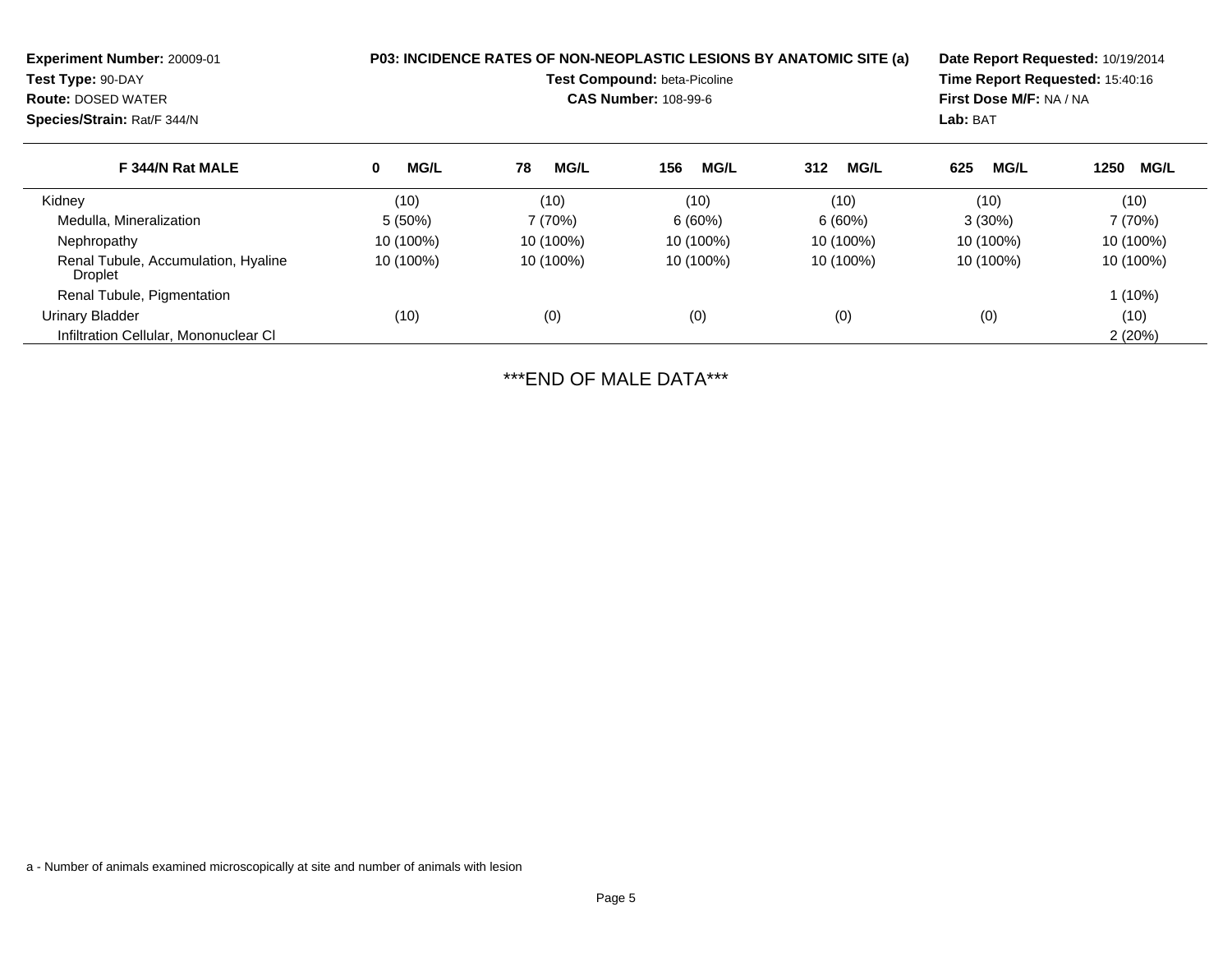| Experiment Number: 20009-01             | P03: INCIDENCE RATES OF NON-NEOPLASTIC LESIONS BY ANATOMIC SITE (a) |                                 |                             |                    |                         | Date Report Requested: 10/19/2014 |  |  |
|-----------------------------------------|---------------------------------------------------------------------|---------------------------------|-----------------------------|--------------------|-------------------------|-----------------------------------|--|--|
| Test Type: 90-DAY                       |                                                                     | Time Report Requested: 15:40:16 |                             |                    |                         |                                   |  |  |
| <b>Route: DOSED WATER</b>               |                                                                     |                                 | <b>CAS Number: 108-99-6</b> |                    | First Dose M/F: NA / NA |                                   |  |  |
| Species/Strain: Rat/F 344/N             |                                                                     |                                 |                             |                    | Lab: BAT                |                                   |  |  |
| F 344/N Rat FEMALE                      | MG/L<br>0                                                           | MG/L<br>78                      | MG/L<br>156                 | <b>MG/L</b><br>312 | MG/L<br>625             | <b>MG/L</b><br>1250               |  |  |
| <b>Disposition Summary</b>              |                                                                     |                                 |                             |                    |                         |                                   |  |  |
| <b>Animals Initially In Study</b>       | 10                                                                  | 10                              | 10                          | 10                 | 10                      | 10                                |  |  |
| <b>Early Deaths</b>                     |                                                                     |                                 |                             |                    |                         |                                   |  |  |
| <b>Survivors</b>                        |                                                                     |                                 |                             |                    |                         |                                   |  |  |
| <b>Terminal Sacrifice</b>               | 10                                                                  | 10                              | 10                          | 10                 | 10                      | 10                                |  |  |
| <b>Animals Examined Microscopically</b> | 10                                                                  | 10                              | 10                          | 10                 | 10 <sub>1</sub>         | 10                                |  |  |
| <b>ALIMENTARY SYSTEM</b>                |                                                                     |                                 |                             |                    |                         |                                   |  |  |
| Esophagus                               | (10)                                                                | (0)                             | (0)                         | (0)                | (0)                     | (10)                              |  |  |
| Intestine Large, Cecum                  | (10)                                                                | (0)                             | (0)                         | (0)                | (0)                     | (10)                              |  |  |
| Intestine Large, Colon                  | (10)                                                                | (0)                             | (0)                         | (0)                | (0)                     | (10)                              |  |  |
| Intestine Large, Rectum                 | (10)                                                                | (0)                             | (0)                         | (0)                | (0)                     | (10)                              |  |  |
| Parasite Metazoan                       |                                                                     |                                 |                             |                    |                         | 1 (10%)                           |  |  |
| Intestine Small, Duodenum               | (10)                                                                | (0)                             | (0)                         | (0)                | (0)                     | (10)                              |  |  |
| Intestine Small, Ileum                  | (10)                                                                | (0)                             | (0)                         | (0)                | (0)                     | (10)                              |  |  |
| Intestine Small, Jejunum                | (10)                                                                | (0)                             | (0)                         | (0)                | (0)                     | (10)                              |  |  |
| Liver                                   | (10)                                                                | (10)                            | (10)                        | (10)               | (10)                    | (10)                              |  |  |
| Hematopoietic Cell Proliferation        | 3(30%)                                                              |                                 |                             |                    | $1(10\%)$               | $1(10\%)$                         |  |  |
| Hepatodiaphragmatic Nodule              | 2(20%)                                                              | $1(10\%)$                       |                             |                    | $1(10\%)$               | $1(10\%)$                         |  |  |
| Inflammation, Chronic Active            | 10 (100%)                                                           | $9(90\%)$                       | 10 (100%)                   | $9(90\%)$          | 7 (70%)                 | 10 (100%)                         |  |  |
| Mesentery                               | (0)                                                                 | (0)                             | (0)                         | (0)                | (1)                     | (0)                               |  |  |
| Fat, Inflammation, Chronic Active       |                                                                     |                                 |                             |                    | 1 (100%)                |                                   |  |  |
| Pancreas                                | (10)                                                                | (0)                             | (0)                         | (0)                | (0)                     | (10)                              |  |  |
| Acinus, Atrophy                         |                                                                     |                                 |                             |                    |                         | $1(10\%)$                         |  |  |
| Infiltration Cellular, Lymphocyte       | 6(60%)                                                              |                                 |                             |                    |                         | 6(60%)                            |  |  |
| Inflammation, Chronic Active            |                                                                     |                                 |                             |                    |                         | 1 (10%)                           |  |  |
| Salivary Glands                         | (10)                                                                | (0)                             | (0)                         | (0)                | (0)                     | (10)                              |  |  |
| Stomach, Forestomach                    | (10)                                                                | (0)                             | (0)                         | (0)                | (0)                     | (10)                              |  |  |
| Stomach, Glandular                      | (10)                                                                | (0)                             | (0)                         | (0)                | (0)                     | (10)                              |  |  |

CARDIOVASCULAR SYSTEM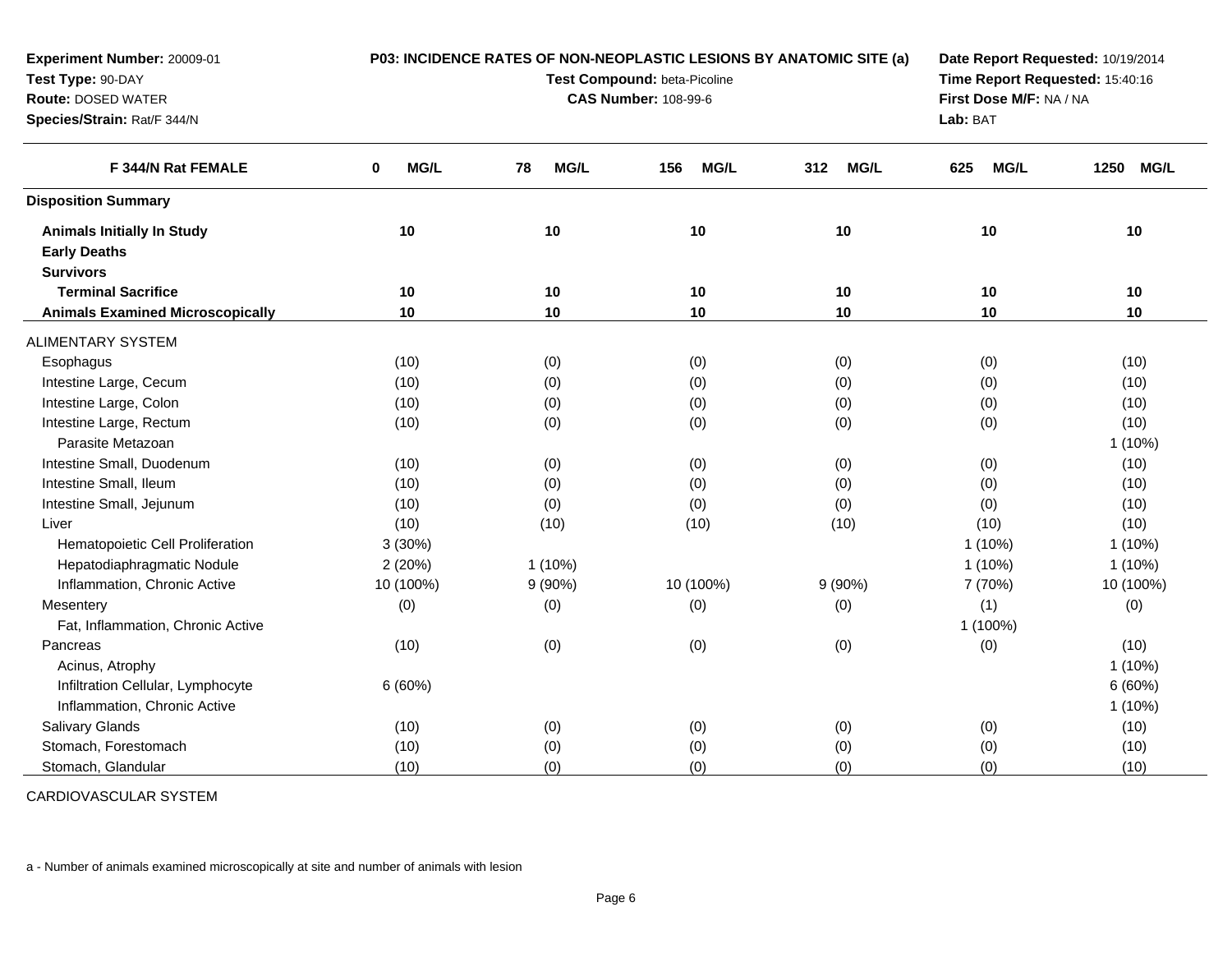| MG/L<br><b>MG/L</b><br><b>MG/L</b><br>F 344/N Rat FEMALE<br>78<br>MG/L<br>156<br>312<br><b>MG/L</b><br>625<br><b>MG/L</b><br>1250<br>0<br><b>Blood Vessel</b><br>(0)<br>(10)<br>(0)<br>(0)<br>(0)<br>(10)<br>(10)<br>(0)<br>(10)<br>Heart<br>(0)<br>(0)<br>(0)<br>Cardiomyopathy<br>$9(90\%)$<br>$9(90\%)$<br><b>ENDOCRINE SYSTEM</b><br><b>Adrenal Cortex</b><br>(10)<br>(0)<br>(0)<br>(0)<br>(0)<br>(10)<br>Adrenal Medulla<br>(10)<br>(0)<br>(0)<br>(0)<br>(0)<br>(10)<br>Islets, Pancreatic<br>(10)<br>(0)<br>(0)<br>(0)<br>(10)<br>(0)<br>Parathyroid Gland<br>(8)<br>(0)<br>(0)<br>(0)<br>(0)<br>(9)<br><b>Pituitary Gland</b><br>(0)<br>(0)<br>(0)<br>(0)<br>(10)<br>(10)<br><b>Thyroid Gland</b><br>(10)<br>(0)<br>(0)<br>(0)<br>(0)<br>(10)<br><b>GENERAL BODY SYSTEM</b><br>None<br><b>GENITAL SYSTEM</b><br><b>Clitoral Gland</b><br>(0)<br>(10)<br>(0)<br>(0)<br>(0)<br>(10)<br>Inflammation, Chronic Active<br>6(60%)<br>8 (80%)<br>Ovary<br>(10)<br>(0)<br>(0)<br>(0)<br>(0)<br>(10)<br>Oviduct<br>(1)<br>(0)<br>(0)<br>(0)<br>(0)<br>(0)<br>Infiltration Cellular, Mixed Cell<br>1 (100%)<br>(0)<br>(10)<br>(0)<br>(0)<br>(0)<br>(10)<br>Uterus<br><b>HEMATOPOIETIC SYSTEM</b><br><b>Bone Marrow</b><br>(0)<br>(0)<br>(10)<br>(0)<br>(0)<br>(10)<br>Lymph Node, Mesenteric<br>(0)<br>(0)<br>(0)<br>(0)<br>(10)<br>(10)<br>Spleen<br>(0)<br>(0)<br>(10)<br>(10)<br>(0)<br>(0)<br>(0)<br>(0)<br>(0)<br>(0)<br>(10)<br>(10)<br>Thymus<br><b>INTEGUMENTARY SYSTEM</b><br><b>Mammary Gland</b><br>(10)<br>(0)<br>(0)<br>(0)<br>(0)<br>(10)<br>Infiltration Cellular, Mixed Cell<br>1 (10%)<br>(0)<br>(0)<br>Skin<br>(10)<br>(0)<br>(0)<br>(10) | Experiment Number: 20009-01<br>Test Type: 90-DAY<br><b>Route: DOSED WATER</b><br>Species/Strain: Rat/F 344/N | P03: INCIDENCE RATES OF NON-NEOPLASTIC LESIONS BY ANATOMIC SITE (a)<br>Test Compound: beta-Picoline<br><b>CAS Number: 108-99-6</b> |  |  |  | Date Report Requested: 10/19/2014<br>Time Report Requested: 15:40:16<br>First Dose M/F: NA / NA<br>Lab: BAT |  |
|----------------------------------------------------------------------------------------------------------------------------------------------------------------------------------------------------------------------------------------------------------------------------------------------------------------------------------------------------------------------------------------------------------------------------------------------------------------------------------------------------------------------------------------------------------------------------------------------------------------------------------------------------------------------------------------------------------------------------------------------------------------------------------------------------------------------------------------------------------------------------------------------------------------------------------------------------------------------------------------------------------------------------------------------------------------------------------------------------------------------------------------------------------------------------------------------------------------------------------------------------------------------------------------------------------------------------------------------------------------------------------------------------------------------------------------------------------------------------------------------------------------------------------------------------------------------------------------------------------------------------------------------------------|--------------------------------------------------------------------------------------------------------------|------------------------------------------------------------------------------------------------------------------------------------|--|--|--|-------------------------------------------------------------------------------------------------------------|--|
|                                                                                                                                                                                                                                                                                                                                                                                                                                                                                                                                                                                                                                                                                                                                                                                                                                                                                                                                                                                                                                                                                                                                                                                                                                                                                                                                                                                                                                                                                                                                                                                                                                                          |                                                                                                              |                                                                                                                                    |  |  |  |                                                                                                             |  |
|                                                                                                                                                                                                                                                                                                                                                                                                                                                                                                                                                                                                                                                                                                                                                                                                                                                                                                                                                                                                                                                                                                                                                                                                                                                                                                                                                                                                                                                                                                                                                                                                                                                          |                                                                                                              |                                                                                                                                    |  |  |  |                                                                                                             |  |
|                                                                                                                                                                                                                                                                                                                                                                                                                                                                                                                                                                                                                                                                                                                                                                                                                                                                                                                                                                                                                                                                                                                                                                                                                                                                                                                                                                                                                                                                                                                                                                                                                                                          |                                                                                                              |                                                                                                                                    |  |  |  |                                                                                                             |  |
|                                                                                                                                                                                                                                                                                                                                                                                                                                                                                                                                                                                                                                                                                                                                                                                                                                                                                                                                                                                                                                                                                                                                                                                                                                                                                                                                                                                                                                                                                                                                                                                                                                                          |                                                                                                              |                                                                                                                                    |  |  |  |                                                                                                             |  |
|                                                                                                                                                                                                                                                                                                                                                                                                                                                                                                                                                                                                                                                                                                                                                                                                                                                                                                                                                                                                                                                                                                                                                                                                                                                                                                                                                                                                                                                                                                                                                                                                                                                          |                                                                                                              |                                                                                                                                    |  |  |  |                                                                                                             |  |
|                                                                                                                                                                                                                                                                                                                                                                                                                                                                                                                                                                                                                                                                                                                                                                                                                                                                                                                                                                                                                                                                                                                                                                                                                                                                                                                                                                                                                                                                                                                                                                                                                                                          |                                                                                                              |                                                                                                                                    |  |  |  |                                                                                                             |  |
|                                                                                                                                                                                                                                                                                                                                                                                                                                                                                                                                                                                                                                                                                                                                                                                                                                                                                                                                                                                                                                                                                                                                                                                                                                                                                                                                                                                                                                                                                                                                                                                                                                                          |                                                                                                              |                                                                                                                                    |  |  |  |                                                                                                             |  |
|                                                                                                                                                                                                                                                                                                                                                                                                                                                                                                                                                                                                                                                                                                                                                                                                                                                                                                                                                                                                                                                                                                                                                                                                                                                                                                                                                                                                                                                                                                                                                                                                                                                          |                                                                                                              |                                                                                                                                    |  |  |  |                                                                                                             |  |
|                                                                                                                                                                                                                                                                                                                                                                                                                                                                                                                                                                                                                                                                                                                                                                                                                                                                                                                                                                                                                                                                                                                                                                                                                                                                                                                                                                                                                                                                                                                                                                                                                                                          |                                                                                                              |                                                                                                                                    |  |  |  |                                                                                                             |  |
|                                                                                                                                                                                                                                                                                                                                                                                                                                                                                                                                                                                                                                                                                                                                                                                                                                                                                                                                                                                                                                                                                                                                                                                                                                                                                                                                                                                                                                                                                                                                                                                                                                                          |                                                                                                              |                                                                                                                                    |  |  |  |                                                                                                             |  |
|                                                                                                                                                                                                                                                                                                                                                                                                                                                                                                                                                                                                                                                                                                                                                                                                                                                                                                                                                                                                                                                                                                                                                                                                                                                                                                                                                                                                                                                                                                                                                                                                                                                          |                                                                                                              |                                                                                                                                    |  |  |  |                                                                                                             |  |
|                                                                                                                                                                                                                                                                                                                                                                                                                                                                                                                                                                                                                                                                                                                                                                                                                                                                                                                                                                                                                                                                                                                                                                                                                                                                                                                                                                                                                                                                                                                                                                                                                                                          |                                                                                                              |                                                                                                                                    |  |  |  |                                                                                                             |  |
|                                                                                                                                                                                                                                                                                                                                                                                                                                                                                                                                                                                                                                                                                                                                                                                                                                                                                                                                                                                                                                                                                                                                                                                                                                                                                                                                                                                                                                                                                                                                                                                                                                                          |                                                                                                              |                                                                                                                                    |  |  |  |                                                                                                             |  |
|                                                                                                                                                                                                                                                                                                                                                                                                                                                                                                                                                                                                                                                                                                                                                                                                                                                                                                                                                                                                                                                                                                                                                                                                                                                                                                                                                                                                                                                                                                                                                                                                                                                          |                                                                                                              |                                                                                                                                    |  |  |  |                                                                                                             |  |
|                                                                                                                                                                                                                                                                                                                                                                                                                                                                                                                                                                                                                                                                                                                                                                                                                                                                                                                                                                                                                                                                                                                                                                                                                                                                                                                                                                                                                                                                                                                                                                                                                                                          |                                                                                                              |                                                                                                                                    |  |  |  |                                                                                                             |  |
|                                                                                                                                                                                                                                                                                                                                                                                                                                                                                                                                                                                                                                                                                                                                                                                                                                                                                                                                                                                                                                                                                                                                                                                                                                                                                                                                                                                                                                                                                                                                                                                                                                                          |                                                                                                              |                                                                                                                                    |  |  |  |                                                                                                             |  |
|                                                                                                                                                                                                                                                                                                                                                                                                                                                                                                                                                                                                                                                                                                                                                                                                                                                                                                                                                                                                                                                                                                                                                                                                                                                                                                                                                                                                                                                                                                                                                                                                                                                          |                                                                                                              |                                                                                                                                    |  |  |  |                                                                                                             |  |
|                                                                                                                                                                                                                                                                                                                                                                                                                                                                                                                                                                                                                                                                                                                                                                                                                                                                                                                                                                                                                                                                                                                                                                                                                                                                                                                                                                                                                                                                                                                                                                                                                                                          |                                                                                                              |                                                                                                                                    |  |  |  |                                                                                                             |  |
|                                                                                                                                                                                                                                                                                                                                                                                                                                                                                                                                                                                                                                                                                                                                                                                                                                                                                                                                                                                                                                                                                                                                                                                                                                                                                                                                                                                                                                                                                                                                                                                                                                                          |                                                                                                              |                                                                                                                                    |  |  |  |                                                                                                             |  |
|                                                                                                                                                                                                                                                                                                                                                                                                                                                                                                                                                                                                                                                                                                                                                                                                                                                                                                                                                                                                                                                                                                                                                                                                                                                                                                                                                                                                                                                                                                                                                                                                                                                          |                                                                                                              |                                                                                                                                    |  |  |  |                                                                                                             |  |
|                                                                                                                                                                                                                                                                                                                                                                                                                                                                                                                                                                                                                                                                                                                                                                                                                                                                                                                                                                                                                                                                                                                                                                                                                                                                                                                                                                                                                                                                                                                                                                                                                                                          |                                                                                                              |                                                                                                                                    |  |  |  |                                                                                                             |  |
|                                                                                                                                                                                                                                                                                                                                                                                                                                                                                                                                                                                                                                                                                                                                                                                                                                                                                                                                                                                                                                                                                                                                                                                                                                                                                                                                                                                                                                                                                                                                                                                                                                                          |                                                                                                              |                                                                                                                                    |  |  |  |                                                                                                             |  |
|                                                                                                                                                                                                                                                                                                                                                                                                                                                                                                                                                                                                                                                                                                                                                                                                                                                                                                                                                                                                                                                                                                                                                                                                                                                                                                                                                                                                                                                                                                                                                                                                                                                          |                                                                                                              |                                                                                                                                    |  |  |  |                                                                                                             |  |
|                                                                                                                                                                                                                                                                                                                                                                                                                                                                                                                                                                                                                                                                                                                                                                                                                                                                                                                                                                                                                                                                                                                                                                                                                                                                                                                                                                                                                                                                                                                                                                                                                                                          |                                                                                                              |                                                                                                                                    |  |  |  |                                                                                                             |  |
|                                                                                                                                                                                                                                                                                                                                                                                                                                                                                                                                                                                                                                                                                                                                                                                                                                                                                                                                                                                                                                                                                                                                                                                                                                                                                                                                                                                                                                                                                                                                                                                                                                                          |                                                                                                              |                                                                                                                                    |  |  |  |                                                                                                             |  |
|                                                                                                                                                                                                                                                                                                                                                                                                                                                                                                                                                                                                                                                                                                                                                                                                                                                                                                                                                                                                                                                                                                                                                                                                                                                                                                                                                                                                                                                                                                                                                                                                                                                          |                                                                                                              |                                                                                                                                    |  |  |  |                                                                                                             |  |
|                                                                                                                                                                                                                                                                                                                                                                                                                                                                                                                                                                                                                                                                                                                                                                                                                                                                                                                                                                                                                                                                                                                                                                                                                                                                                                                                                                                                                                                                                                                                                                                                                                                          |                                                                                                              |                                                                                                                                    |  |  |  |                                                                                                             |  |
|                                                                                                                                                                                                                                                                                                                                                                                                                                                                                                                                                                                                                                                                                                                                                                                                                                                                                                                                                                                                                                                                                                                                                                                                                                                                                                                                                                                                                                                                                                                                                                                                                                                          |                                                                                                              |                                                                                                                                    |  |  |  |                                                                                                             |  |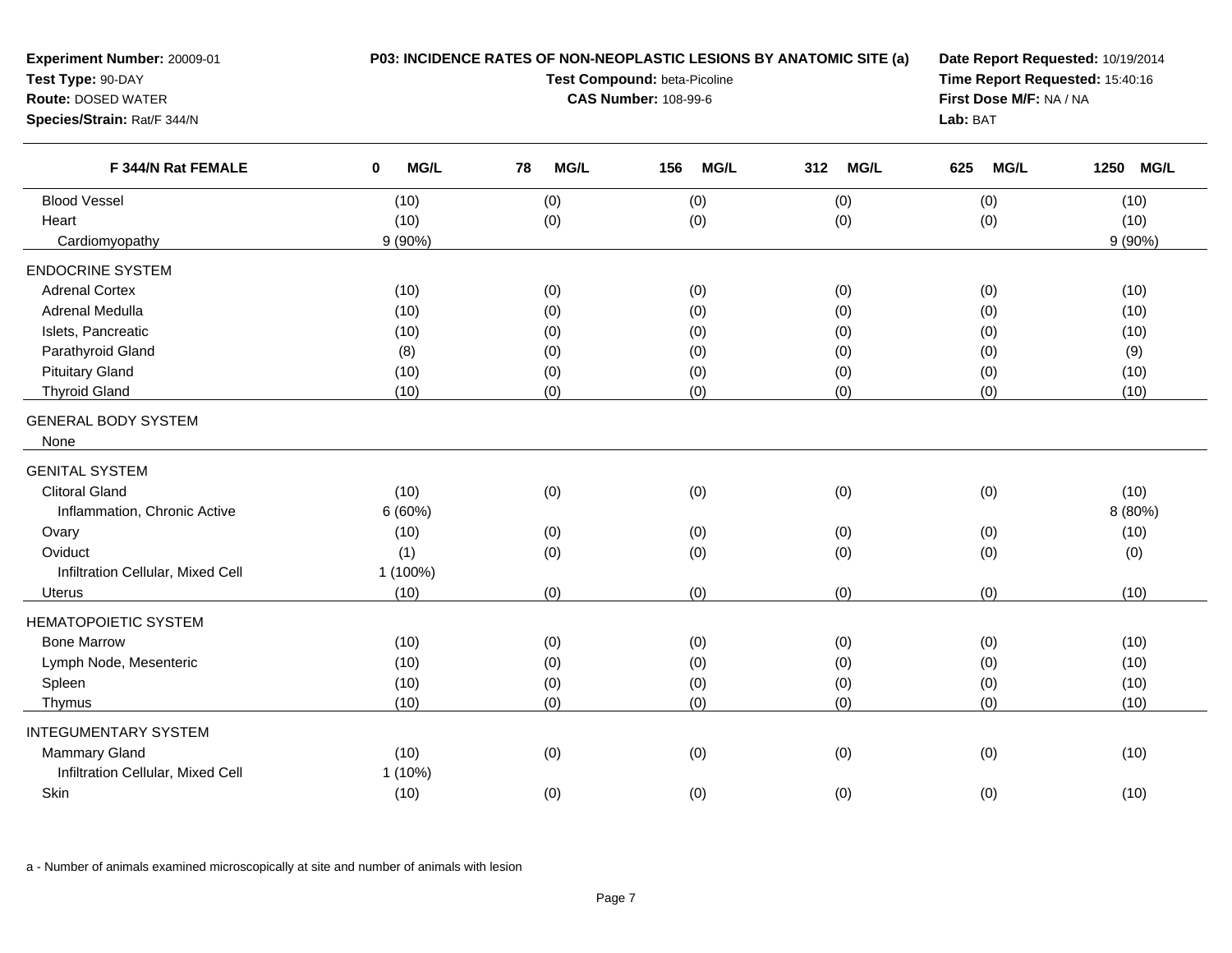| Experiment Number: 20009-01<br>Test Type: 90-DAY<br><b>Route: DOSED WATER</b><br>Species/Strain: Rat/F 344/N |                     | P03: INCIDENCE RATES OF NON-NEOPLASTIC LESIONS BY ANATOMIC SITE (a)<br>Test Compound: beta-Picoline<br><b>CAS Number: 108-99-6</b> | Date Report Requested: 10/19/2014<br>Time Report Requested: 15:40:16<br>First Dose M/F: NA / NA<br>Lab: BAT |                    |                    |                     |
|--------------------------------------------------------------------------------------------------------------|---------------------|------------------------------------------------------------------------------------------------------------------------------------|-------------------------------------------------------------------------------------------------------------|--------------------|--------------------|---------------------|
| F 344/N Rat FEMALE                                                                                           | $\mathbf 0$<br>MG/L | 78<br><b>MG/L</b>                                                                                                                  | <b>MG/L</b><br>156                                                                                          | 312<br><b>MG/L</b> | <b>MG/L</b><br>625 | 1250<br><b>MG/L</b> |
| Inflammation, Chronic Active                                                                                 |                     |                                                                                                                                    |                                                                                                             |                    |                    | $1(10\%)$           |
| MUSCULOSKELETAL SYSTEM                                                                                       |                     |                                                                                                                                    |                                                                                                             |                    |                    |                     |
| <b>Bone</b>                                                                                                  | (10)                | (0)                                                                                                                                | (0)                                                                                                         | (0)                | (0)                | (10)                |
| NERVOUS SYSTEM                                                                                               |                     |                                                                                                                                    |                                                                                                             |                    |                    |                     |
| <b>Brain</b>                                                                                                 | (10)                | (0)                                                                                                                                | (0)                                                                                                         | (0)                | (0)                | (10)                |
| <b>RESPIRATORY SYSTEM</b>                                                                                    |                     |                                                                                                                                    |                                                                                                             |                    |                    |                     |
| Lung                                                                                                         | (10)                | (0)                                                                                                                                | (0)                                                                                                         | (0)                | (0)                | (10)                |
| Inflammation, Chronic Active                                                                                 | 3(30%)              |                                                                                                                                    |                                                                                                             |                    |                    | 7 (70%)             |
| Interstitium, Infiltration Cellular,<br>Mononuclear CI                                                       | $1(10\%)$           |                                                                                                                                    |                                                                                                             |                    |                    |                     |
| Metaplasia, Osseous                                                                                          | 2(20%)              |                                                                                                                                    |                                                                                                             |                    |                    |                     |
| Nose                                                                                                         | (10)                | (0)                                                                                                                                | (0)                                                                                                         | (0)                | (0)                | (10)                |
| Olfactory Epi, Foreign Body                                                                                  | $1(10\%)$           |                                                                                                                                    |                                                                                                             |                    |                    |                     |
| Trachea                                                                                                      | (9)                 | (0)                                                                                                                                | (0)                                                                                                         | (0)                | (0)                | (10)                |
| Inflammation, Chronic Active                                                                                 |                     |                                                                                                                                    |                                                                                                             |                    |                    | $1(10\%)$           |
| SPECIAL SENSES SYSTEM                                                                                        |                     |                                                                                                                                    |                                                                                                             |                    |                    |                     |
| Eye                                                                                                          | (10)                | (0)                                                                                                                                | (0)                                                                                                         | (0)                | (0)                | (10)                |
| <b>Harderian Gland</b>                                                                                       | (10)                | (0)                                                                                                                                | (0)                                                                                                         | (0)                | (0)                | (10)                |
| Infiltration Cellular, Mononuclear CI                                                                        | $1(10\%)$           |                                                                                                                                    |                                                                                                             |                    |                    |                     |
| Inflammation, Chronic Active                                                                                 | 2(20%)              |                                                                                                                                    |                                                                                                             |                    |                    | $1(10\%)$           |
| Metaplasia, Squamous                                                                                         | 2(20%)              |                                                                                                                                    |                                                                                                             |                    |                    |                     |
| <b>URINARY SYSTEM</b>                                                                                        |                     |                                                                                                                                    |                                                                                                             |                    |                    |                     |
| Kidney                                                                                                       | (10)                | (10)                                                                                                                               | (10)                                                                                                        | (10)               | (10)               | (10)                |
| Capsule, Inflammation, Chronic Active                                                                        | $1(10\%)$           |                                                                                                                                    |                                                                                                             |                    |                    |                     |
| Cortex, Angiectasis                                                                                          |                     |                                                                                                                                    |                                                                                                             |                    | $1(10\%)$          |                     |
| Medulla, Mineralization                                                                                      | 5(50%)              | 6(60%)                                                                                                                             | 5 (50%)                                                                                                     | 3(30%)             | 4 (40%)            | $9(90\%)$           |
| Nephropathy                                                                                                  | 7 (70%)             | 10 (100%)                                                                                                                          | 7 (70%)                                                                                                     | 8 (80%)            | $9(90\%)$          | 10 (100%)           |
| Papilla, Casts Granular                                                                                      |                     |                                                                                                                                    |                                                                                                             |                    |                    | $1(10\%)$           |